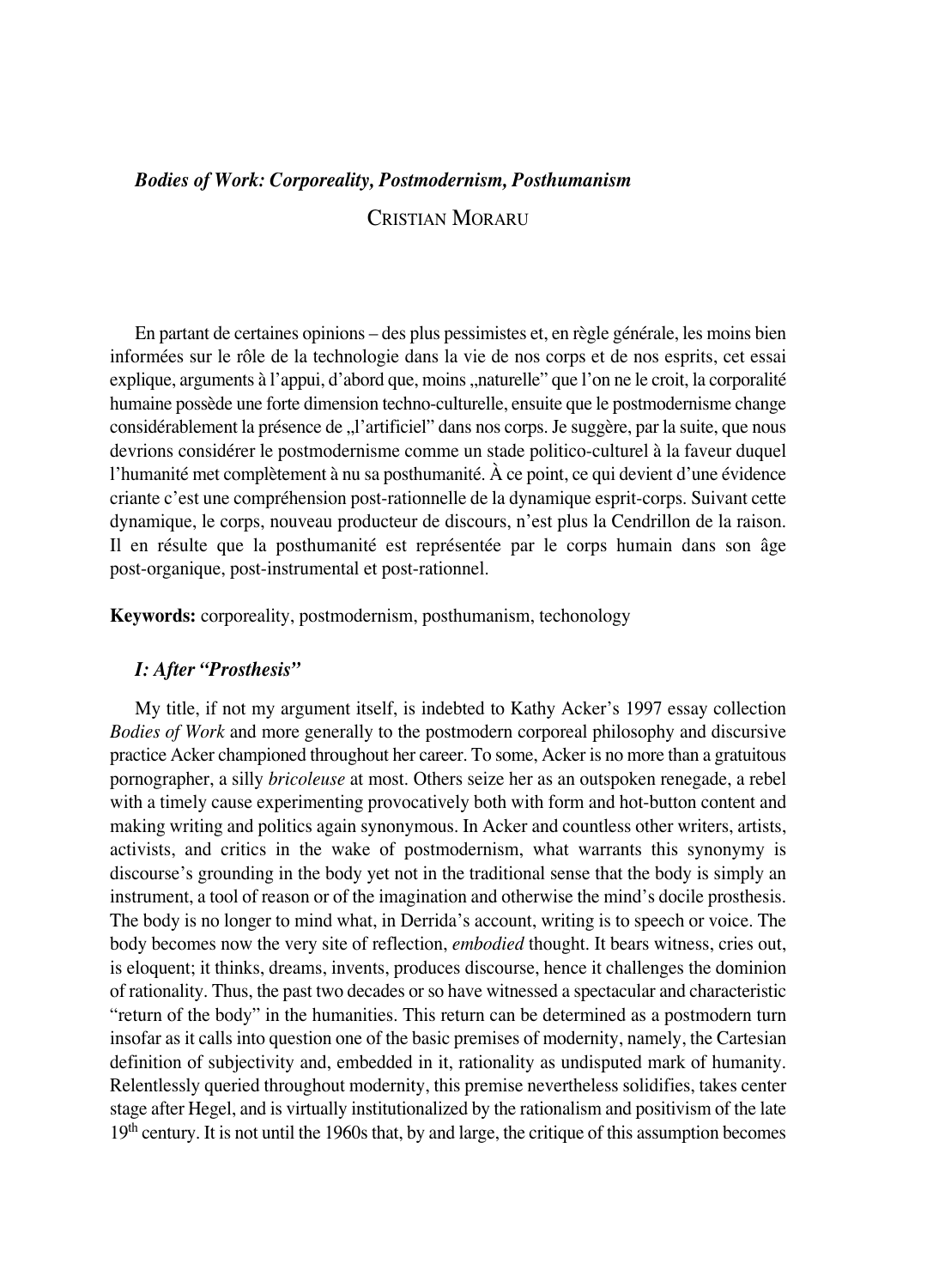radical and systematic enough, hence symptomatic of a new representation of "body," "mind," and "human." If the last in this series had been posited as a testimony to the rule of the second (mind–mind or spirit, as reason) over the first, new bodily claims, models, and practices put forth a new meaning of corporality and by the same token call for a *post*human retooling–and revaluing–of the body. This means that the "post" in postmodernism and posthumanism is the same.

This also means that the body comes – not just "comes back" – after the human, complicating our historical and conceptual narratives, as all "posts" do when they mess with their "pasts." It is precisely what cultural and material studies practitioners try to wrap their minds around when they point to the return of the repressed in the arts, popular culture, technology, the media, and across all sorts of disciplines. They realize, in other words, that this return forces us to rethink our humanity and how we have imagined it historically. In so doing, they fuel the expanding discourse of posthumanism – the new, interrogative, fundamentally dubitative discourse with the human as its problematic object. The advent of the body, the new awareness, resurgence, and celebration of the body in material and political contexts shaped by identity parameters such as sex, gender, race, ethnicity, dis/ability, and so forth get the human in trouble, or trouble it deliberately rather, with respect to the post-Cartesian method. Which is why human identity traditionally conceived *is* in trouble these days. And so are the humanities themselves, cultural studies argue, because the humanities do not put out reliable knowledge anymore, do not manage to describe mankind credibly. Whatever they may still be discoursing on, we are told, hardly recovers or "name" a "truth," "origin," or "presence." According to Derrida again, the very "name of the human" [*l'homme*] – the human's representations, worldviews (*Weltanschauungen*), the human sciences altogether–is the "name of that being which . . . has nursed the illusion [*rêve*] of full presence, of a reassuring foundation, origin, and finite play" (1979, 427). Tirelessly puncturing this "onto-theological" pipedream, Derrida struggles to figure out how we might move beyond the human; indeed, how to account for a move that has already taken place; how to conceptualize the posthuman, in other words–and quite literally in *other* words, that is, in new terms, which might help us deal with, if not swerve around, older traps. For what plays out in the "return of the body" – in theory no less than in the culture this theory draws from–is a posthuman becoming of the human.

This becoming is an increasingly defining concern not just for Derrida. In fields as diverse as philosophy, political science, theology, information technology, robotics, medicine, critical theory, aesthetics, and literary studies, this endeavor has involved rethinking the human and humanity, and by the same token modernity's–and modernism's – legacy broadly speaking. Core categories of the "universalist" narrative of the Enlightenment and therefore, as Donna Haraway points out in her "Manifesto for Cyborgs," prime "modernist figures" (86), the human, humanism, humanity, and the humanities are now undergoing deep-reaching reassessments and displacements as a result of the abovementioned return of the body. Unavoidable as they may be, such changes need to be addressed critically, for posthuman physicality, sexuality, and sociality, their politics, genealogies, historical formations, and present reformations are anything but predictable.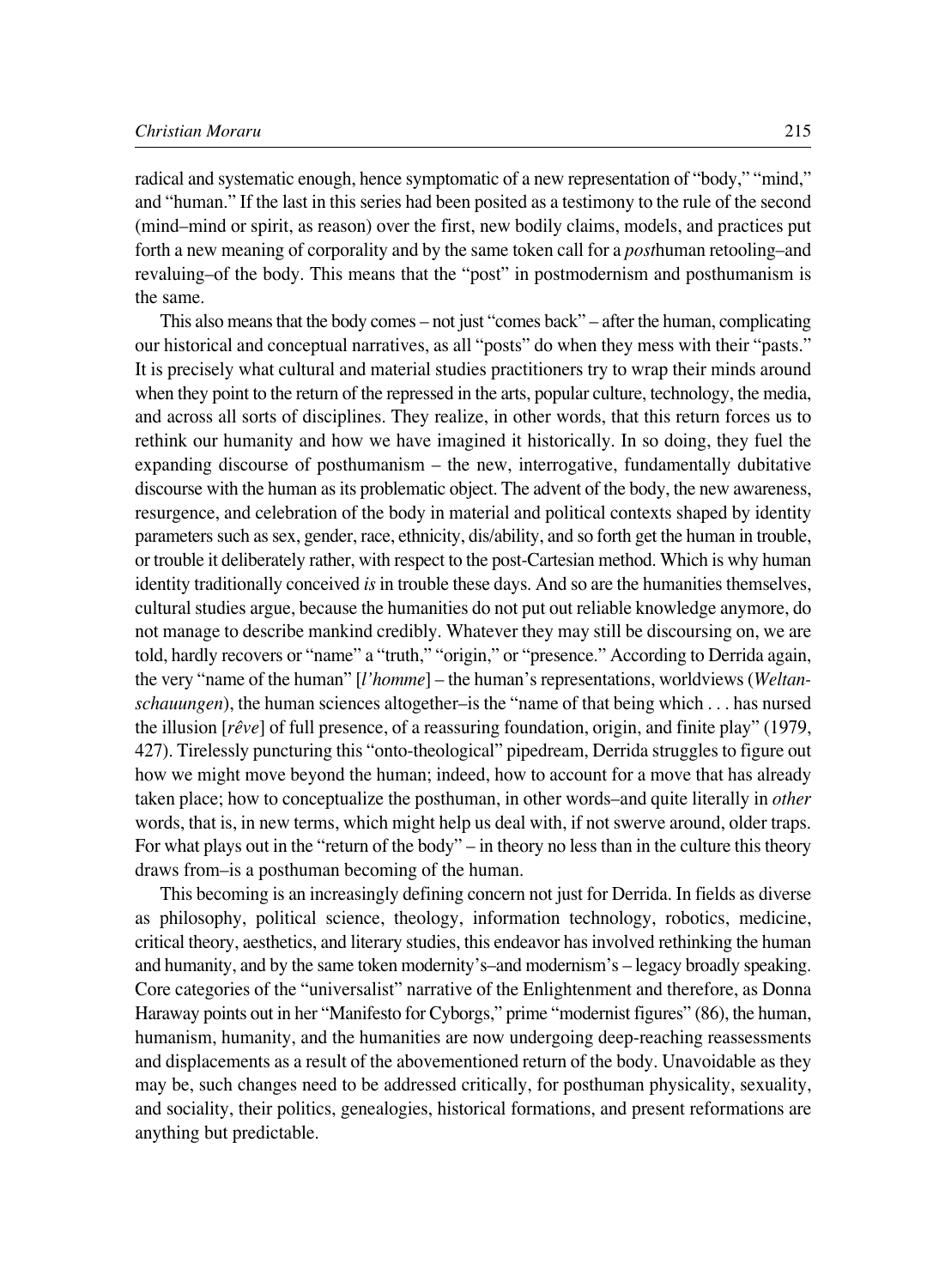### *II. The Posthuman*

Revolving around various *posts*, contemporary theory has sought to come to grips with the posthuman before its advent proper. The Saussurean view of language as speaking through us, its presumed masters, a view essentially shared by Heidegger (1975, 197); also in Heidegger, the famous "Letter on Humanism" and, more recently, Peter Sloterdijk's reply, which "sketches a brief history of humanitas as literacy network" (Apter 2001a, 78); the critique of the author as "origin," "presence," "center," or language "owner," argument put forth by Barthes, Derrida, Kristeva, Jean Ricardou, Marcelin Pleynet, Sollers, and other *Tel Quel* group members, and traceable to Saussure and Bakhtin; Deleuze and Guattari's disassembly of the "desiring-machines" in *Anti-Oedipus*'s momentous unseating of the Freudian paradigm; Lacanian psychoanalysis, in particular the roles it assigns to lack and absence in the overall architecture of identity, and to language in the mapping of the unconscious and in the "positing" of the subject (2000, 80); Lyotard's take on humanism in *The Inhuman*, but also, if less directly, his definition of discourse in *Just Gaming*; Foucault's pronouncement on "man" as a "recent invention, a figure not yet two centuries old, a wrinkle in our field of knowledge, [which] will disappear again as soon as that knowledge has discovered a new form" (1994, 23); the hyperreality epidemics in Baudrillard; Derrida's deconstruction, which ultimately targets the human and its time-honored, "logocentric" self-representation also known as humanism; late feminist, gay, lesbian, ethnicity- and race-based critiques of traditionally white, male, masculinist, and heterosexist notions of identity, with Butler, Sedgwick, Fuss, Hayles, Bordo, Delany, hooks, and Haraway as the first names that come to mind: they all have attempted a full-fledged, posthumanist critique of the Cartesian, reason-driven, disembodied subject undergirding modern representations of humaneness in the West. Nonetheless, the discussion of textually and culturally specific displacements of the human and humanist discourse is just getting in high gear. In this view, it is important to stress, as Halberstam and Livingston have in their anthology *Posthuman Bodies*, that the posthuman does not complete teleologically the "human story," does not simply finish up – nor does it finish off, break out of – modernity's number one grand narrative. It would make more sense, the critics add à la Lyotard, to revisit the human and its history as the posthuman "in the works," and, in so doing, to concede that the *post* in the posthuman both resists and triggers off the complex implications of the *inter*, *infra*, *sub*, *trans*, *pre*, and *anti*.

Also, it comes as no surprise that the newly emerged posthuman symptomatology has surfaced predominantly in cybernetics (Wolfe 1995), cyberculture (Gray 2001, Haraway 1990), cyberpunk (Bukatman 1993), cyberfantasies of fetishism (Fernbach 2002), monstrosity, and aliens (Graham 2002), as well as in related areas of postmodern literature, science fiction, popular culture, the "avant-pop," and film. It is in these territories of the contemporary imaginary that the most shockingly posthuman possibilities have been tried out through various challenges to inherited representations of the human body and its multiple, culturally-historically set boundaries. The body unfolds a site where the human as a whole and part of a greater whole becomes something else, undergoes significant transformations, or reveals that such mutations have been under way for quite some time now. Accordingly, the human body, a major focus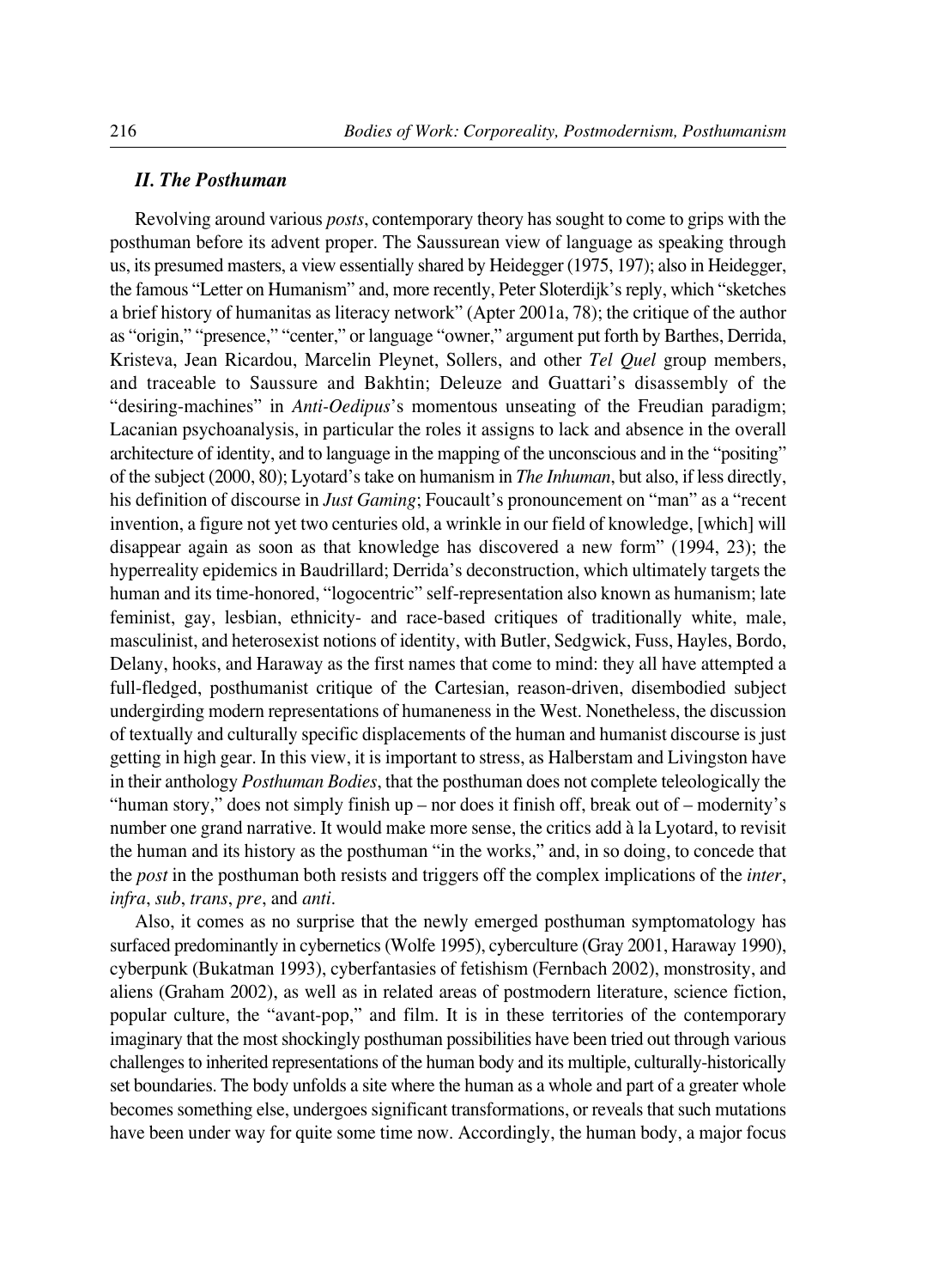of posthuman representations, cannot but renegotiate the interplay and hierarchies of reason and flesh, "spirit" and materiality, "naturalness" – the reason-governed body as given, made once for ever and going through "organic" growth – and "constructedness" – the body as material object shaped by competing discursive forces, the body as subjectivity, the human as *subject*.

For the sake of terminological clarity, now, I offer at this point a distinction between "posthuman" and "posthuman*ist*." Where physical metamorphoses and generally speaking physicality are at issue; where these changes affect primarily, if not exclusively, the human body, deforming it, de-humanizing and stripping it of the expected human features, rendering it monstrous or inhuman, excessively organic (biological) or insufficiently, partly so (cyborg°like), I propose that we witness a *posthuman* becoming. But where critics try to get a handle on this process by theorizing posthuman developments and debating their implications *in* and *for* the human sciences; where, relatedly, they run up against the limits of classical humanism in defining the human and its posthuman mutations, and in response critique the cultural-philosophical, "humanist" roles the human has played as a rational entity in the West; where, lastly, this critique lays bare the unexamined, universalist albeit Eurocentric and masculinist assumptions underpinning the human subject, I deem *posthumanist* a better choice. Further, the posthuman is depicted chiefly in the arts, supplying regularly raw material to fictional discourse; the posthumanist is a matter of metadiscourse instead, a topic chiefly for critics, philosophers, and scientists working toward a revisionist rethinking of the human, via the body, outside the humanist box. Otherwise, the dichotomy is fairly undependable. Bodily changes bear upon the mind, too, upon the rational subject capable of "reflection." Nor does thought–the thought of the posthuman included–occur solely in scientific or philosophical°speculative form. After all, postmodernism merges language and metalanguage, reflection and self-reflection.

One more time, the aforementioned posthuman shifts and renegotiations belong to a process already in place. Yet the process has accelerated of late, has become impossible to ignore. Arguably, the postmodern is the metadiscourse where this posthumanist reflection or realization obtains, as well as that which, within the contemporary, provides the instruments – the corporeal tropes, themes, vocabularies – for the discursive production, for a picture of the posthuman, so much so that, as I say above, for some critics the *post* in postmodernism and posthumanism is the same.

## *III. "Thick" Bodies: Cultural and Technological Inscriptions*

What this picture foregrounds is the culturally thick, intertextual and material texture of the body. As I have maintained, the body has entered a post-instrumental stage, is no longer reason's prosthesis, annex, or vehicle. What I want to highlight next is the body's newly acknowledge materiality and "cultural construction." That is to say, the posthuman representation underscores the cultural and material-technological intertextuality of the human body and the human in general, its infiltration by, inscription into, and continuous "referencing" of larger representations, texts, networks, assemblages. New critics and theorists tell us that our bodies bear witness to histories and stories, to dramas and traumas, are sexually, ethnically,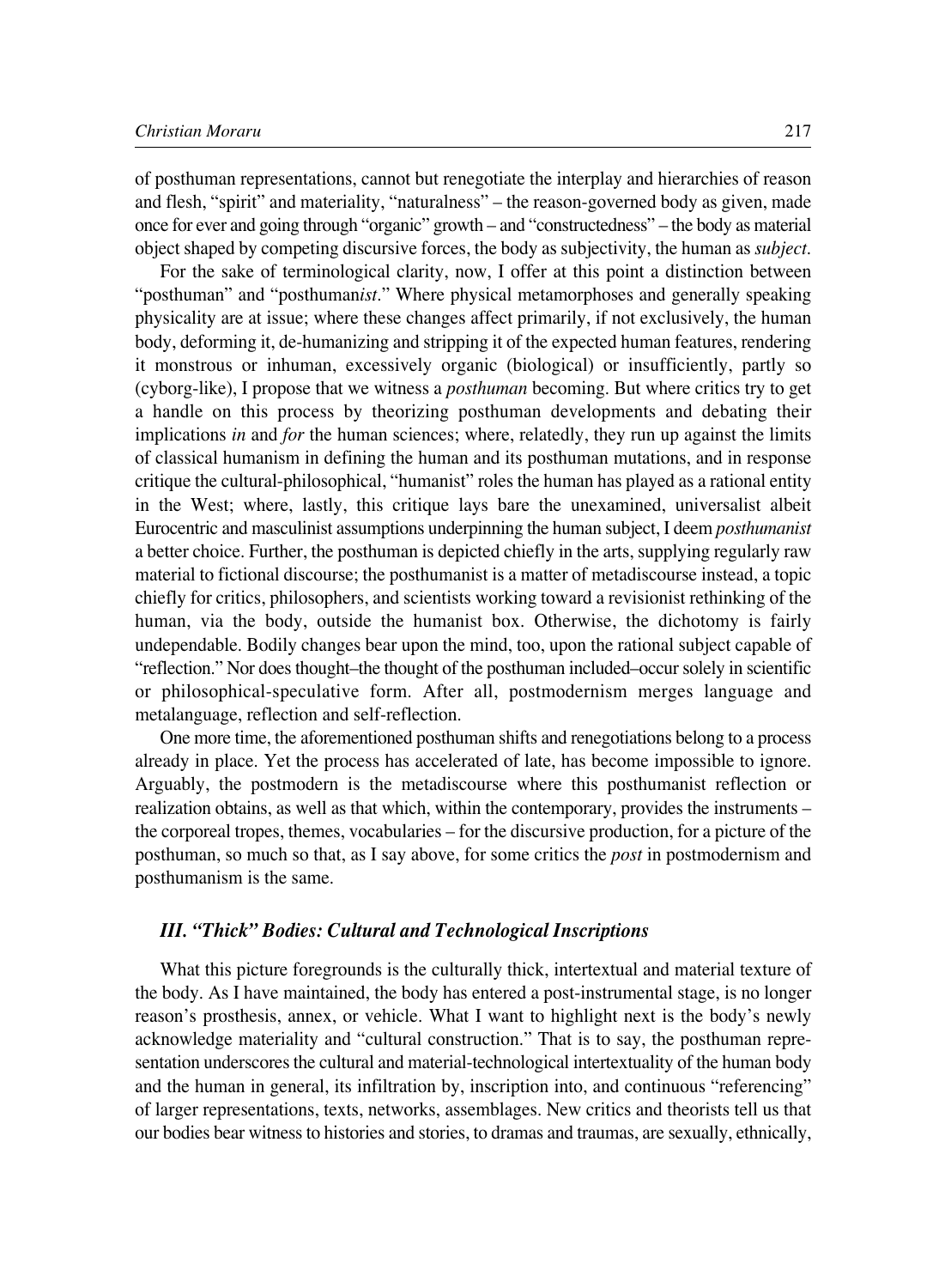racially, and otherwise relentlessly inscribed and reinscribed into them, written and rewritten into being what they are. Further, culture at large is more and more turning into an "interfac[e] between bodies and technologies" (Hayles 1993b, 165). The technological is a posthumanizing agent in that it has been reworking the human in its various, eccentric embodiments, which often, if not always, lead up to an entire phenomenology of corporeal disruption and manipulative reincorporation. This not just a cyberpunk-style reincorporation fantasy but already reality, perhaps not the reality of Deleuze and Guattari's bodies without organs – not yet – but already the reality of technology-saturated bodies, bodies that are no longer prostheses and tools yet full *of* prostheses, implants, inorganic fluids, devices, and mechanical parts, so much so that, as William Gibson proposes, the natural, original body, the human-in-the-body, is more and more something of a vague memory, a residue, an anachronism.

Thomas Pynchon, too, figures the human as a cultural space eroding the binaries of inert and alive, static and mobile, material and intellectual, physical and nonphysical, natural and artificial, biological and inorganic. *Gravity's Rainbow*, for instance, shows off staggering combinatory capability, foregrounding what Donna Haraway has identified as "leaky distinctions." While the modern age was obsessed with the "specter of the ghost in the machine," in postmodern culture, Haraway maintains, machines encroach upon the realm of the "spirit" (1990, 193) only to render the latter a mechanism, scheme, artifact, material construction with a cultural history behind it. Even though Pynchon's characters are not cyborgs like Philip K. Dick's ("a poor-man Pynchon," a critic calls him) or Gibson's, they feature a similar structure. Mechanical components and instruments are built into people's brains, undermining human "organicity," the site of the "spiritual," and along with it the notions of reason, mind, individual autonomy, and agency: "Inside their brains they shared an old, old electro-decor–variable capacitors of glass, kerosene for a dielectric, brass plates and ebonite covers, Zeiss galvanometers with thousands of fine-threaded adjusting screws, Siemens milliammeters set on slate surfaces, terminals designated by Roman numerals, Standard Ohms of magnese wire in oil, the old Gülcher Thermosäule that operated on heating gas, put out 4 volts, nickel and antimony, asbestos funnels on top, mica tubing" (Pynchon 1973, 518). Thus, the novel unearths a frail, heterogeneous structure of the subject, of a fragmented subject colonized and practically displaced by technology, by the fruits of its own "runaway" rationality, as Anthony Giddens would say. While the human body is relegated to the status of "hardware," *techne*, in the modern, "perverted" sense Heidegger takes aim at, stands for the actual subject, enjoys a "vitality" of its own (Pynchon 1973, 401), unnoticed by the managers and plutocrats who still nourish the illusion of controlling "[*le*] t*echnologique*" (401). Ironically, it is an inanimate object like "Byron the bulb" that boasts of having a "soul," and Pynchon plays here upon the complex meaning of the German *Seele*, the Hegelian counterpart of *Geist*. He underlines a process that postmodernism has been keen to underscore: technology "posthumanizes" the human, uncovers its cultural-intertextual makeup, which, as I note above, has been there since day one. For, to be sure, technology has always been embedded in the structure of the self, inlaid and reproduced in the structure of our bodies. As objects of technology, we take it in, so to speak, we become – already are – it. "We have never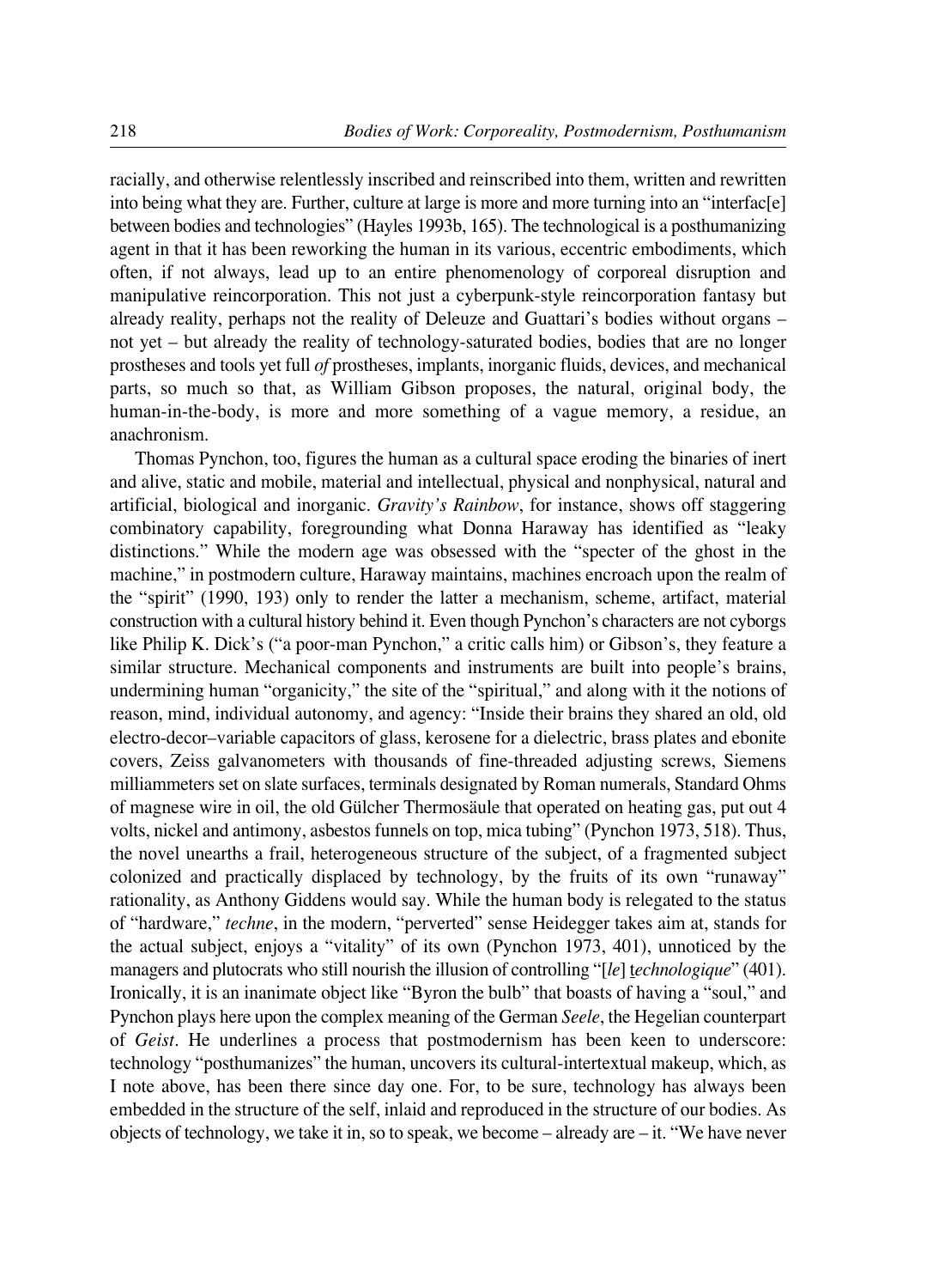been modern," Bruno Latour proclaims in the title of one of his books. To paraphrase him, one could say, "We have never been human" – and Slavoj \_i\_ek has said it in *On Belief*, where he urges us that "One should claim that 'humanity' as such ALWAYS – ALREADY WAS 'posthuman'" (44). It appears that we have always been "impure," material, "constructed," in brief, bodies, bodies of works (texts, representations, scripts and inscriptions), and bodies at work, through which "we" have been "projecting a world," to quote Pynchon again. On the other hand, the advent of the posthuman does not "eradicate" the human subject. Nor is the latter killed off by the poststructuralist logic warranting this advent: the *human* subject (and the subject of *humanism*) is instead de-centered, and its formerly "unexamined agency" is "questioned" (Spivak 1999, 323).

### *IV. "Body Matters": Body Politics and the Body Politic*

Transformed by this process, bodies may seem "unnatural," and the situations postmodern bodies are caught in – in fiction, in actuality, or in the in – between world of cyberspace – may struck some as offbeat. Yet we need to remember that these situations are the bitter fruit of "scientific progress." Ironically, this progress has not resulted in the humanization of technology but in the technological posthumanization of the human, which has somehow "naturalized" technology, turning it into a bodily drama. The distinction between human bodies and body parts no longer operates once the mechanical, the artificial, the discursive, etc. have been embodied–corpo*realized*–and work as such. They have decentered the self, and this postmodern/posthuman decentering has led to an ethical crisis. As Zygmunt Bauman explains in *Postmodern Ethics*, the technological erosion of the "moral self" (195) defines the age of "pervasive technology," *our* age. Positing us and the world as "environment" (186) – as "storehouse," Heidegger wrote–technology heralds the "sovereignty of means over ends" (Bauman 188), of tools over the subjects supposed to operate them. Whether the planet as a whole or the "human self" as an entity (195), former "totalities" break apart because the only totality technology systematically constructs, reproduces and renders invulnerable is the totality of technology itself – technology as a *closed system*, which tolerates no alien bodies inside and zealously devours and assimilates everything that comes within its grazing ground. Technology is the sole genuine in-dividual. Its sovereignty can be only indivisible and exceptionless. Humans, most certainly, are not excepted.

Like anything else, modern humans are technological objects. Like anything else, they have been analysed (split into fragments) and then synthesized in novel ways (as arrangements, or just collections, of fragments). (195)

Unable to cope with fragmentation, the moral subject of humanism is, Bauman maintains, "the most evident and the most prominent among technology's victims" (198). As far as I am concerned, things are, fortunately, a bit more complicated. Granted, this particular subject and its metaphysics may have been written off. At the same time, new subjectivities–some of them quite posthuman along the lines drawn above–have been coming to the fore in the wake of postmodernism's "incorporated" culture. The sexual revolution, post-1960 representations of racialized and "queer" bodies, the new interest in bodies as sites of understanding and pleasure,